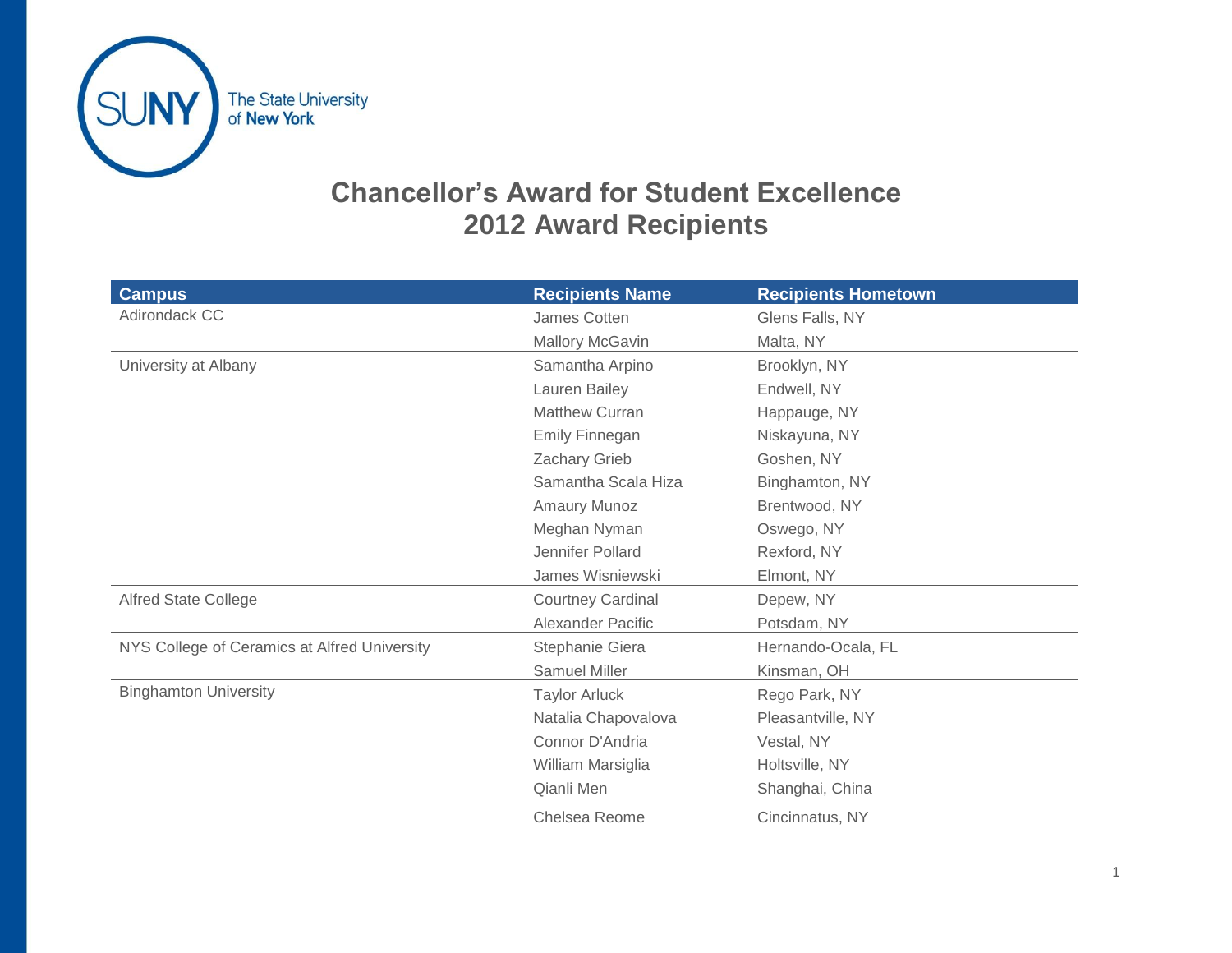| <b>Campus</b>                | <b>Recipients Name</b>   | <b>Recipients Hometown</b>     |
|------------------------------|--------------------------|--------------------------------|
| <b>Binghamton University</b> | Jordyn Suhr              | Webster, NY                    |
|                              | Megan Watkins            | Ballston Spa, NY               |
| <b>SUNY Brockport</b>        | Laura Clark              | Marcy, NY                      |
|                              | Nicholas Flesch          | Ontario, NY                    |
|                              | Yuko Hashimoto           | Sendai-Miyagi, Japan           |
|                              | Alexis Schmidtke         | New York, NY                   |
|                              | Amy VanHooft             | Brockport, NY                  |
| <b>Broome CC</b>             | Jennifer Celiberti       | Newark Valley, NY              |
|                              | <b>Gwendolyn Nieves</b>  | Sidney, NY                     |
|                              | <b>Hailey Wiggins</b>    | Harpursville, NY               |
| <b>Buffalo State College</b> | Kira Bruce               | Boise, ID                      |
|                              | Sara Cripps              | Rochester, NY                  |
|                              | Ismet Mamnoon            | Williamsville, NY              |
|                              | Paige Ottaviano          | Port Colborne, Ontario, Canada |
|                              | Amanda Pratt             | Holland, NY                    |
| University at Buffalo        | Jay Amin                 | Rochester, NY                  |
|                              | Maxwell Bileschi         | Webster, NY                    |
|                              | Elise Blasingame         | Atlanta, GA                    |
|                              | Paul Garman              | Webster, NY                    |
|                              | Sourobh Ghosh            | Pittsford, NY                  |
|                              | Sharlene Green           | Staten Island, NY              |
|                              | Megan Klyczek            | Clarence, NY                   |
|                              | <b>Matthew Leibowitz</b> | Ronkonkoma, NY                 |
|                              | Peter Oldani             | Clymer, NY                     |
|                              | <b>Daniel Salem</b>      | Liverpool, NY                  |
|                              | Marlee Sroka             | Liverpool, NY                  |
|                              | Paul Stephan             | Pittsburgh, PA                 |
|                              | Lauren Stutzman          | Elma, NY                       |
|                              | Jessica Walts            | North Syracuse, NY             |
| <b>SUNY Canton</b>           | John Payne               | Lisbon, NY                     |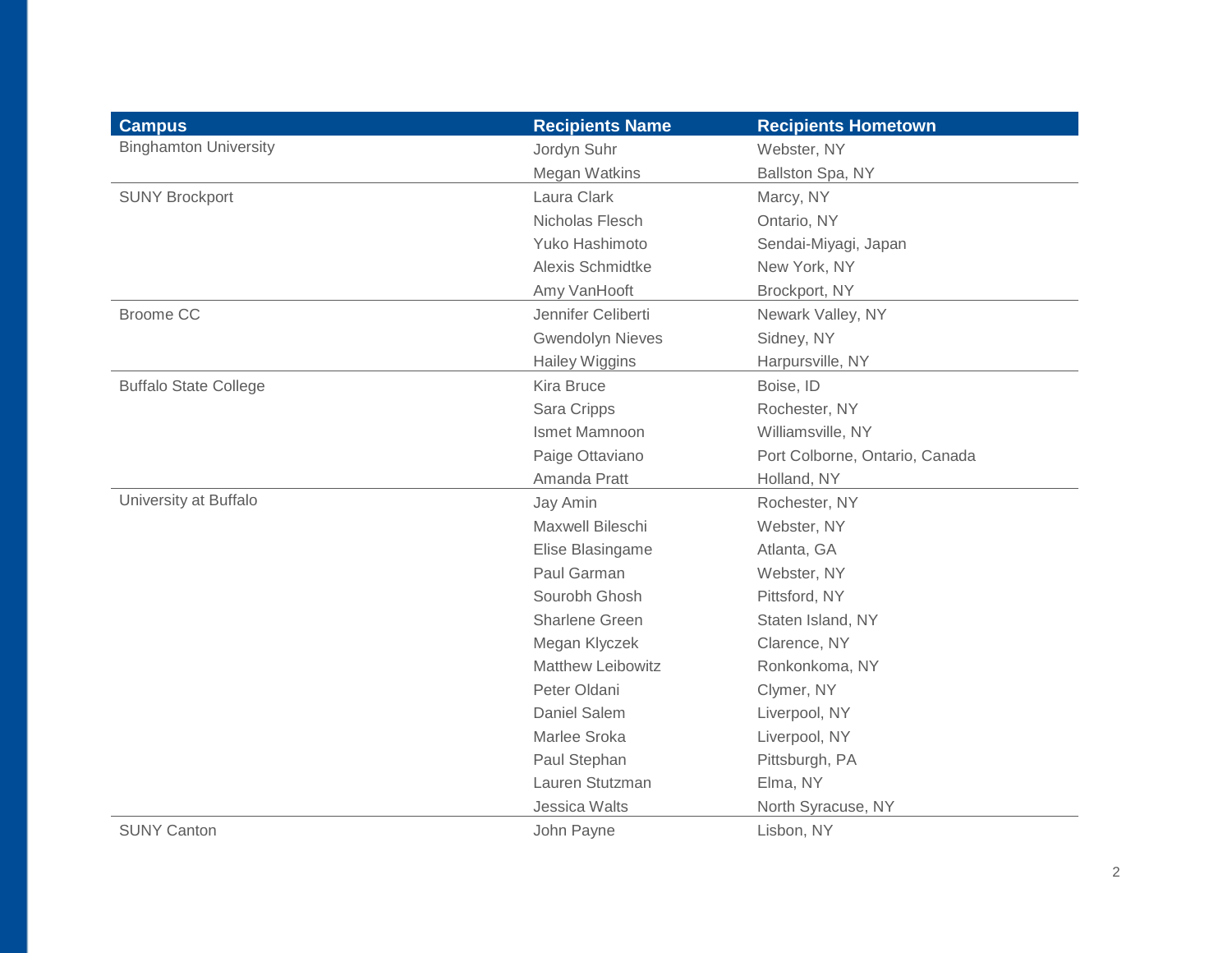| <b>Campus</b>                                          | <b>Recipients Name</b>   | <b>Recipients Hometown</b> |
|--------------------------------------------------------|--------------------------|----------------------------|
| <b>SUNY Canton</b>                                     | Zachary Smith            | Port Moody, NY             |
| Cayuga CC                                              | <b>Catherine Fanning</b> | Union Springs, NY          |
|                                                        | <b>Brian Knapp</b>       | Waterloo, NY               |
| <b>SUNY Cobleskill</b>                                 | Marten Peterson          | Oswego, NY                 |
|                                                        | Maii Zikry               | Egypt                      |
| Columbia-Greene CC                                     | James Burns              | Germantown, NY             |
|                                                        | Jonathan Halligan        | Cornwallville, NY          |
| NYS College of Agriculture & Life Sciences at Cornell  | Sarah MacLean            | Escondido, CA              |
|                                                        | Ava Ryan                 | Brooklyn, NY               |
| NYS College of Human Ecology at Cornell                | Carlie Arbaugh           | Elverson, PA               |
|                                                        | Alice Cope               | Costa Mesa, CA             |
| NYS College of Industrial & Labor Relations at Cornell | Shane Seppinni           | Rocklin, CA                |
| NYS College of Veterinary Medicine at Cornell          | Melissa Andritz          | Hanacriox, NY              |
|                                                        | Dana Peirce              | Ithaca, NY                 |
| Corning CC                                             | Matthew Kelly            | Sparta, NY                 |
|                                                        | Danielle Stampp          | Corning, NY                |
| <b>SUNY Cortland</b>                                   | <b>Erik Burrows</b>      | Cicero, NY                 |
|                                                        | Jessica Evans            | Hamburg, NY                |
|                                                        | <b>Kristen Guercio</b>   | Smithtown, NY              |
|                                                        | Lima Stafford            | Grenada                    |
| <b>SUNY Delhi</b>                                      | Meghan Wallace           | Roxbury, NY                |
|                                                        | Satoshi Yamamoto         | Fukoka, Japan              |
| <b>SUNY Downstate</b>                                  | Amirfarbod Yazdanyar     | Brooklyn, NY               |
|                                                        | Mary Zeng                | Rochester, NY              |
| Dutchess CC                                            | Kayla DelBiondo          | Hopwell Junction, NY       |
|                                                        | Amy Fuerst               | Pleasant Valley, NY        |
|                                                        | Lauren Molella           | Millbrook, NY              |
|                                                        | Tristan Zukowski         | Poughkeepsie, NY           |
| <b>Empire State College</b>                            | Sean Coffman             | Barberton, OH              |
|                                                        | Michele Cooper           | Liverpool, NY              |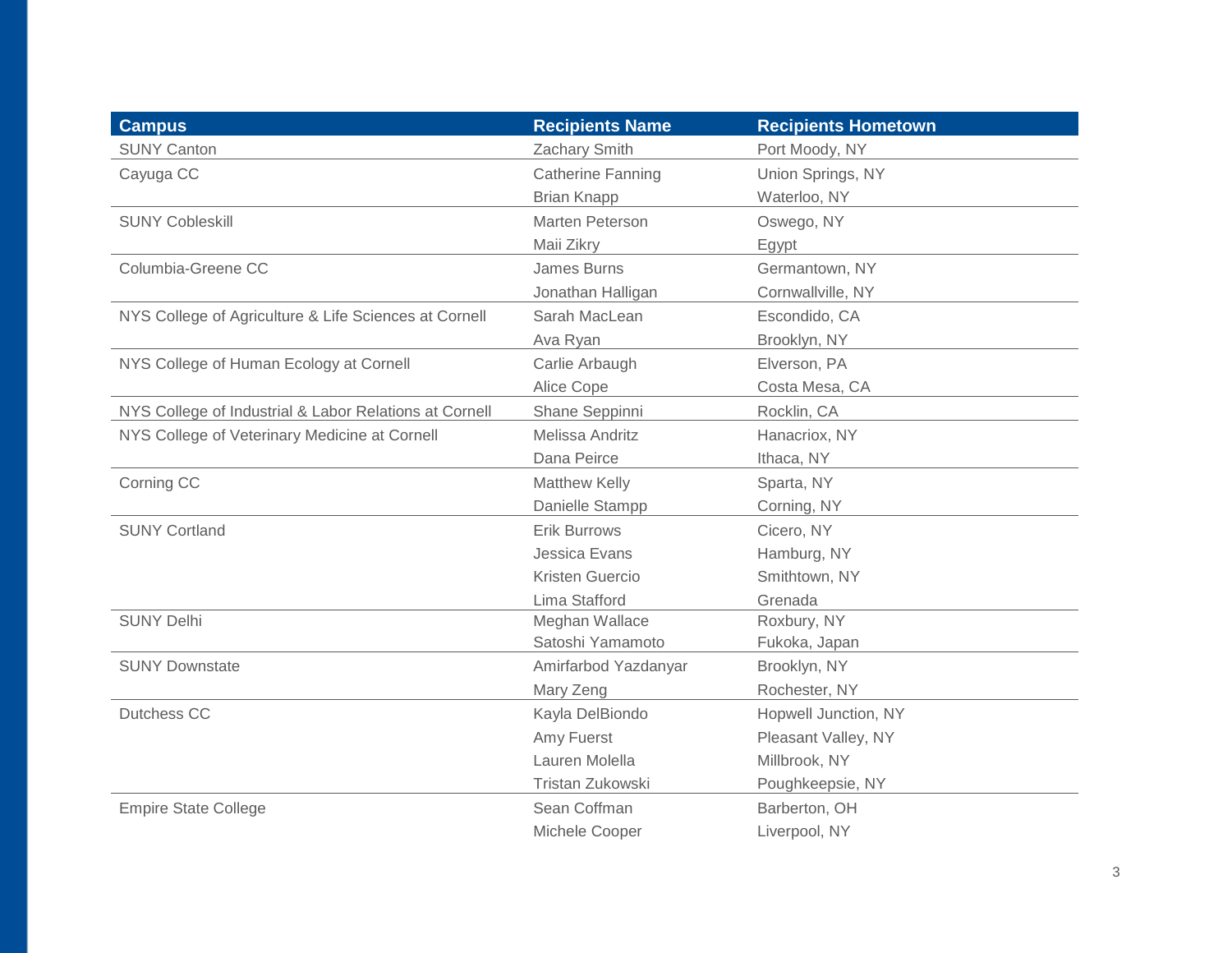| <b>Campus</b>                                 | <b>Recipients Name</b> | <b>Recipients Hometown</b> |
|-----------------------------------------------|------------------------|----------------------------|
| <b>Empire State College</b>                   | <b>Travis Kuhns</b>    | Jamestown, nY              |
|                                               | Jeannie Lockwood       | Johnstown, NY              |
|                                               | Lisa Michaels          | Rotterdam, NY              |
|                                               | Jason Torreano         | Syracuse, NY               |
| College of Environmental Science and Forestry | Aislinn Brackman       | Syracuse, NY               |
|                                               | Eugene Law             | Syracuse, NY               |
| Erie CC                                       | <b>Michael Balon</b>   | Orchard Park, NY           |
|                                               | David Brummer          | Cheektowaga, NY            |
|                                               | Samuel Koch            | Lackamanna, NY             |
|                                               | James McKeehan         | Lancaster, NY              |
|                                               | <b>Crystal Murno</b>   | Buffalo, NY                |
|                                               | Vicky Sickau           | Eden, NY                   |
| Farmingdale State College                     | <b>Christie Deeks</b>  | Malverne, NY               |
|                                               | Jessica Micallef       | Smithtown, NY              |
|                                               | <b>Tara Polla</b>      | Wantagh, NY                |
| Fashion Institute of Technology               | Augusta Falletta       | Islip, NY                  |
|                                               | <b>Brittany Harris</b> | Edison, NJ                 |
|                                               | Nicole Lorden          | Peabody, MA                |
|                                               | Julia Sinelnikova      | Brooklyn, NY               |
|                                               | Anubhuti Swarup        | New York, NY               |
|                                               | Madeline Thompson      | New York, NY               |
| Finger Lakes CC                               | <b>Julie Brooks</b>    | Holley, NY                 |
|                                               | Tami Cocuzzi           | Macedon, NY                |
| <b>SUNY Fredonia</b>                          | Rachael Coccia         | Victor, NY                 |
|                                               | Hannah Delansky        | East Amherst, NY           |
|                                               | <b>Maxwell DeNies</b>  | East Aurora, NY            |
|                                               | Sarah Ficarro          | Oswego, NY                 |
| Fulton-Montgomery CC                          | Santa Pumpura          | Balozi, Latvia             |
|                                               | Aaron White            | Broadalbin, NY             |
| Genesee CC                                    | Samantha Callisher     | Batavia, NY                |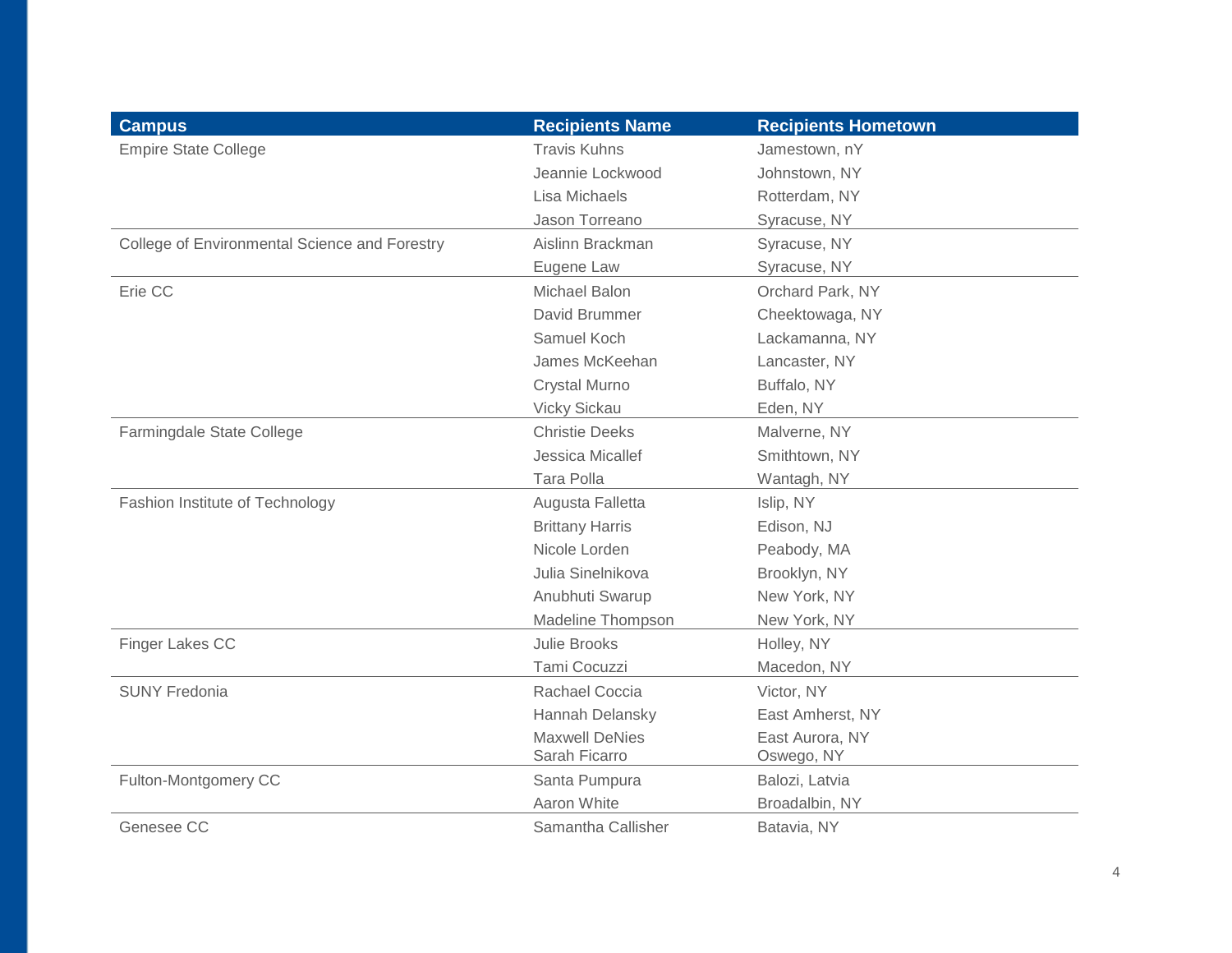| <b>Campus</b>             | <b>Recipients Name</b>    | <b>Recipients Hometown</b> |
|---------------------------|---------------------------|----------------------------|
| Genesee CC                | Suzanne Smith             | Geneva, NY                 |
|                           | Samantha Vogt             | West Seneca, NY            |
| <b>SUNY Geneseo</b>       | Jessica Carl              | Johnson City, NY           |
|                           | Olivia Derella            | West Nyack, NY             |
|                           | Melissa Graham            | Orchard Park, NY           |
|                           | Delfin Iglesia            | Branchburg, NY             |
| Herkimer CC               | Abby Black                | Turin, NY                  |
|                           | <b>Shane Delameter</b>    | Arkville, NY               |
| Hudson Valley CC          | Devin Brady               | Ballston Lake, NY          |
|                           | <b>Eugene Corcione</b>    | Albany, NY                 |
|                           | Fatima Hussain            | Troy, NY                   |
|                           | Zachary Pearson           | Ghent, NY                  |
|                           | Robert Spain              | Albany, NY                 |
|                           | Matthew Whalen            | Troy, NY                   |
| Jamestown CC              | <b>Brittany Brace</b>     | Jamestown, NY              |
|                           | Danelle Turney            | Jamestown, NY              |
| Jefferson CC              | Cassondra Davis           | Lufkin, NY                 |
|                           | <b>Erich Horeth</b>       | Watertown, NY              |
| Maritime College          | <b>Martin Brown</b>       | Huntington Station, NY     |
|                           | Daniel McDonald           | New Hope, PA               |
| Mohawk Valley CC          | <b>Andrew Platt</b>       | Camden, NY                 |
|                           | Carlos Puluerio           | Boonville, NY              |
|                           | Pawser Soe                | Utica, NY                  |
| Monroe CC                 | Alexandra Gilbert-Schrag  | Rochester, NY              |
|                           | James Gutowski            | Rochester, NY              |
|                           | Elizabeth Kennedy         | Fairport, NY               |
|                           | <b>Christopher Morris</b> | Rochester, NY              |
|                           | Amy Myer                  | Johnsonburg, NY            |
|                           | Chelsea Reed              | Rochester, NY              |
| Morrisville State College | Cora Mason                | Silver Spring, NY          |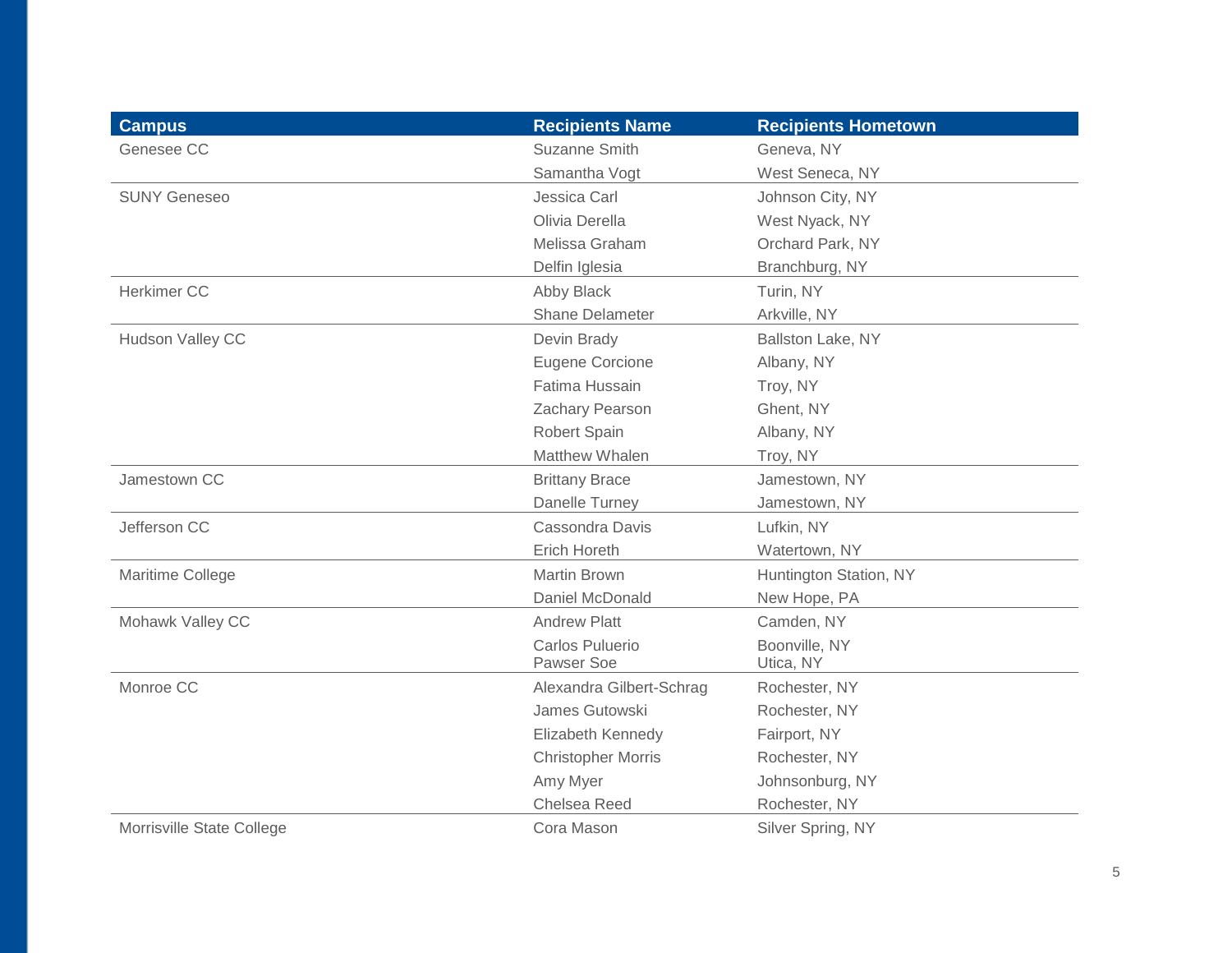| <b>Campus</b>             | <b>Recipients Name</b>  | <b>Recipients Hometown</b> |
|---------------------------|-------------------------|----------------------------|
| Morrisville State College | Hai Nguyen              | Ho Chi Minh City, Vietnam  |
| Nassau CC                 | Anil Adhikari           | Levittown, NY              |
|                           | Joy Adler               | Hicksville, NY             |
|                           | Jean Chen               | Westbury, NY               |
|                           | Janelle Clausen         | Wantagh, NY                |
|                           | Jennie Eagle            | Brooklyn, NY               |
|                           | Sandra Garcia           | Jericho, NY                |
|                           | Jennifer Jacks          | Valley Stream, NY          |
|                           | Logan Kenney            | Long Beach, NY             |
|                           | Kathleen Lee            | Hicksville, NY             |
|                           | Pierre Mombeleur        | East Meadow, NY            |
|                           | Megan Murphy            | Mineola, NY                |
|                           | <b>Desiret Nuesi</b>    | Baldwin, NY                |
|                           | <b>Brittany Thomas</b>  | Baldwin, NY                |
| <b>SUNY New Paltz</b>     | <b>Faith Hassell</b>    | East Meadow, NY            |
|                           | Kimberly Lepore         | Standfordville, NY         |
|                           | <b>Destiny Saldivar</b> | <b>Washington Heights</b>  |
|                           | Marissa Stephani        | Deer Park, NY              |
|                           | <b>Chelsea Stokes</b>   | Long Island, NY            |
| Niagara CC                | <b>Charitie Bruning</b> | Lockport, NY               |
|                           | Alexandra Gancasz       | Barker, NY                 |
|                           | Kensia Russell          | Appleton, NY               |
| North Country CC          | Kaylan Short            | Champlain, NY              |
| College at Oneonta        | <b>Emily Hunter</b>     | Cooperstown, NY            |
|                           | <b>Dylan Nealis</b>     | Delhi, NY                  |
| Onondaga CC               | Benjamin Cleeton        | Pittsfield, NY             |
|                           | Sophie Jackson          | Marcellus, NY              |
|                           | Jenna Johnson           | Effingham, II              |
|                           | Sarah Radford           | Cicero, NY                 |
|                           | <b>Garrett Sisson</b>   | Schenectady, NY            |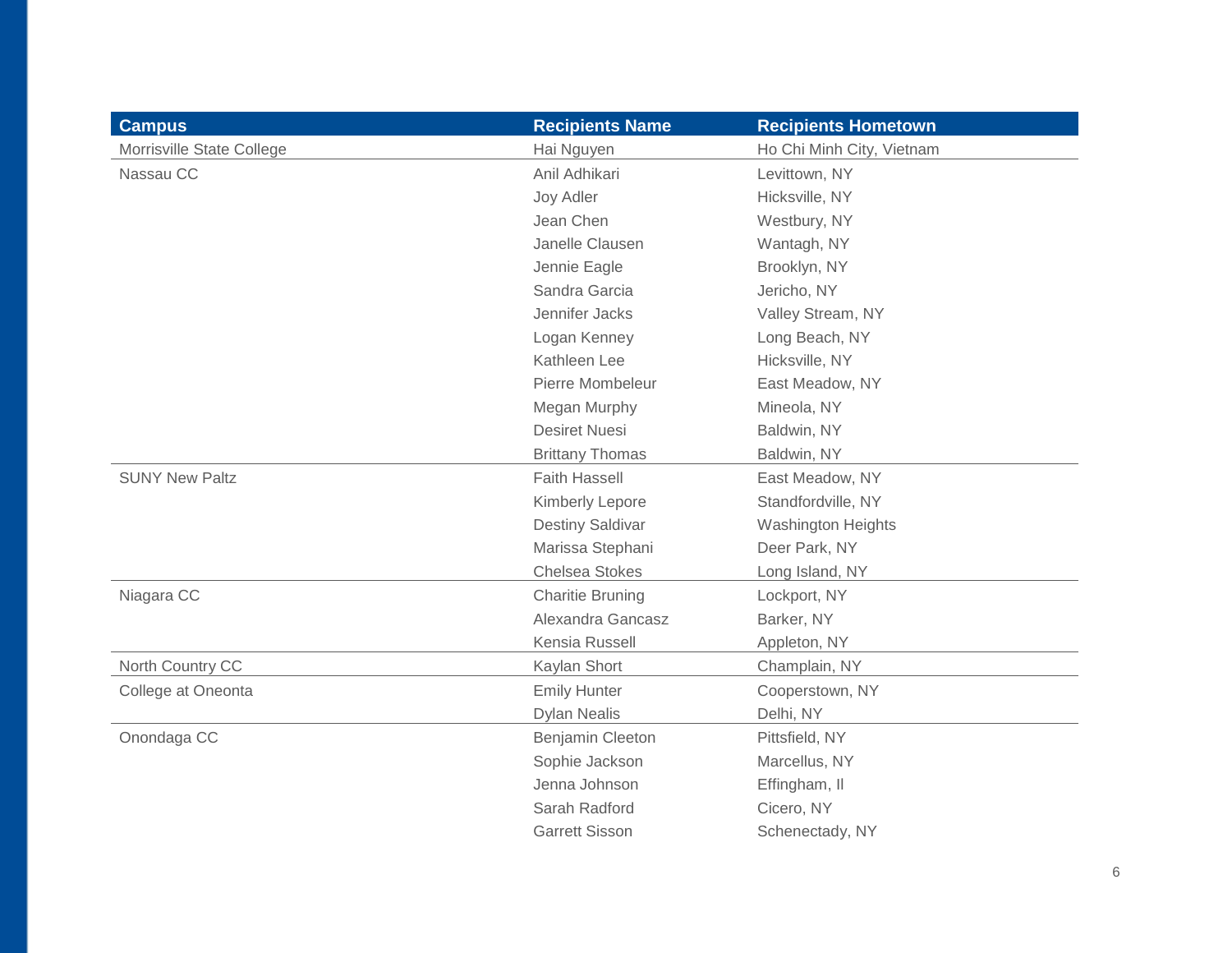| <b>Campus</b>                 | <b>Recipients Name</b>     | <b>Recipients Hometown</b>       |
|-------------------------------|----------------------------|----------------------------------|
| Onondaga CC                   | Sheralyn Wellman           | Syracuse, NY                     |
| <b>College of Optometry</b>   | Antonio Chirumbolo         | Pittsburgh, PA                   |
|                               | Irene Tran                 | Parsippany, NJ                   |
| Orange County CC              | Molly McNeely              | Middleton, NY                    |
|                               | Nicholas Zazzi             | Newburgh, NY                     |
| <b>SUNY Oswego</b>            | Elizabeth Canfield         | Oswego, NY                       |
|                               | <b>Evangeline Canfield</b> | Oswego, NY                       |
|                               | <b>Barbara Ciceron</b>     | Brooklyn, NY                     |
|                               | Adam Szymaniak             | Marcellus, NY                    |
|                               | Jon Whitelaw               | Huntsville, Ontario, Canada      |
| <b>SUNY Plattsburgh</b>       | <b>Rory Carroll</b>        | Plattsburgh, NY                  |
|                               | Michelle Haynes            | Plattsburgh, NY                  |
|                               | Mackenzie Kilkeary         | Plattsburgh, NY                  |
|                               | <b>Timothy Maggio</b>      | Palmyra, NY                      |
| <b>SUNY Potsdam</b>           | <b>Tanasia Betts</b>       | Brooklyn, NY                     |
|                               | Celina Furman              | Norwich, NY                      |
|                               | Katelyn Komsa              | Sault St. Marie, Onatrio, Canada |
| Purchase College              | Christina Blankenship      | Excelsior, MN                    |
|                               | <b>Michael Clark</b>       | Canton, OH                       |
|                               | Amy Crehore                | New York, NY                     |
| Rockland CC                   | <b>Melissa Dimataris</b>   | Pomona, NY                       |
|                               | Navid Safaie               | Sana'a Yemen                     |
|                               | Kechan St. Clair           | Suffern, NY                      |
|                               | Mohammed Zaid              | Northvale, NJ                    |
|                               | Jordan Zuber-Banks         | Brooklyn, NY                     |
| <b>Schenectady County CC</b>  | John Donahue               | Billerica, MA                    |
|                               | Rebekah Kimble             | Scotia, NY                       |
|                               | Kenette Webster            | Bronx, NY                        |
| <b>Stony Brook University</b> | Saira Afzal                | Nanuet, NY                       |
|                               | Katherine Chu              | Woodside, NY                     |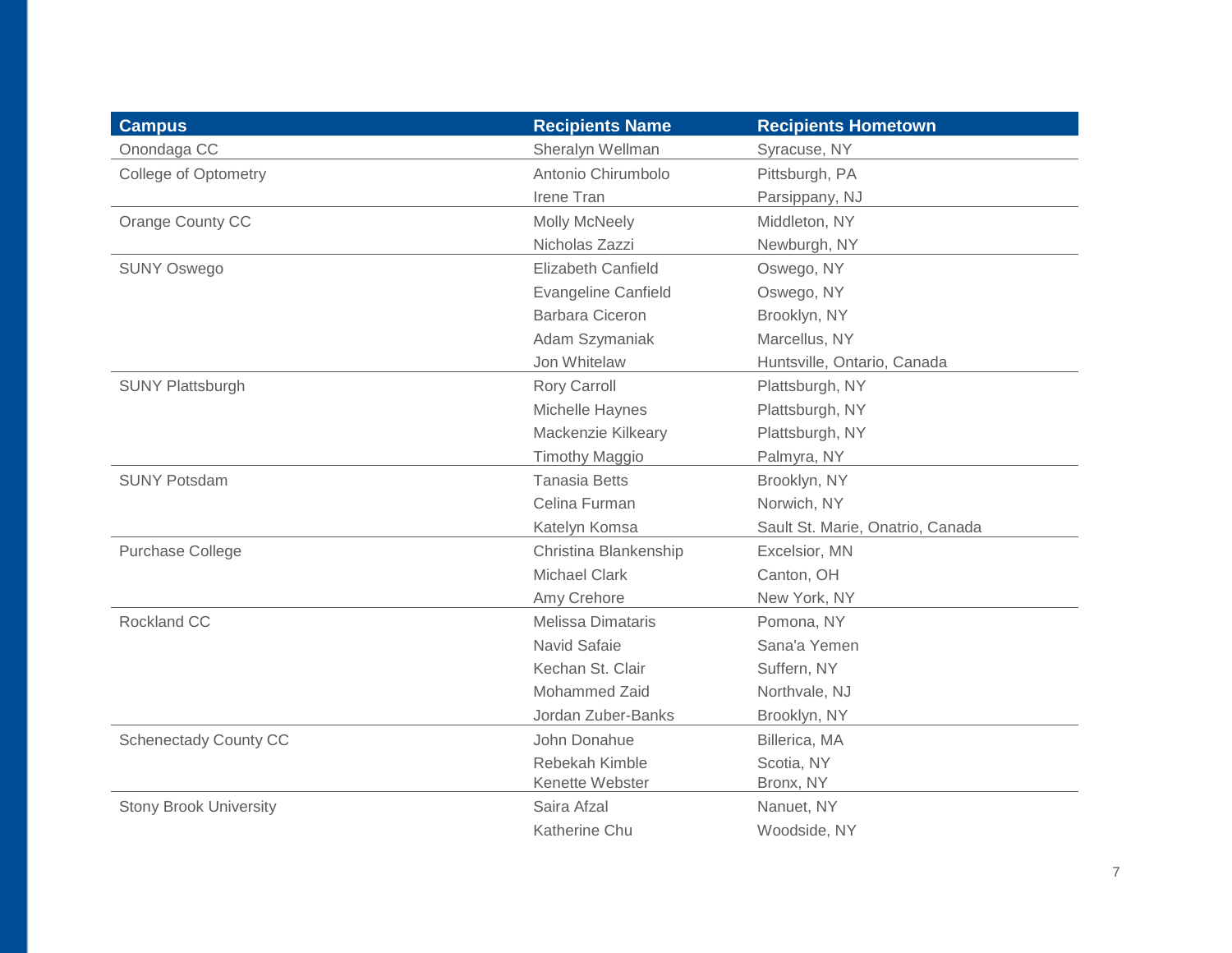| <b>Campus</b>                 | <b>Recipients Name</b> | <b>Recipients Hometown</b> |
|-------------------------------|------------------------|----------------------------|
| <b>Stony Brook University</b> | Robert Drago           | Brooklyn, NY               |
|                               | Kirolos Ibrahim        | College Point, NY          |
|                               | Rachel Jaffe           | North Potomac, MD          |
|                               | Daniel Jones           | Farmingville, NY           |
|                               | Steven Licardi         | West Islip, NY             |
|                               | <b>Briana Locicero</b> | Shoreham, NY               |
|                               | Karthik Rao            | Westborough, MA            |
|                               | Joan Rosenthal         | Happauge, NY               |
|                               | Samuel Rosner          | Yonkers, NY                |
|                               | Michael Saccomanno     | Garrison, NY               |
|                               | Kevin Sackel           | Plainview, NY              |
|                               | Alexandra Santiago     | Rocky Point, NY            |
| <b>Suffolk County CC</b>      | Steven Agnostakios     | Selden, NY                 |
|                               | Robert Grisafi         | Smithtown, NY              |
|                               | Deirdre Keen           | Selden, NY                 |
|                               | Maria Koval            | Bellport, NY               |
|                               | Anthony Mangual        | Brentwood, NY              |
|                               | <b>Matthew Mayers</b>  | Port Jefferson Station, NY |
|                               | Thalia Olaya           | East Hampton, NY           |
|                               | Chris Petrosino        | Dix Hills, NY              |
|                               | Priscila Quiroz        | Hampton Bays, NY           |
|                               | Jennifer Sheridan      | Kings Park, NY             |
|                               | Luis Zambrano          | Brentwood, NY              |
|                               | Man Zhang              | Centereach, NY             |
| Sullivan County CC            | Jennifer Conway        | Newburgh, NY               |
|                               | Evangelia Fitzpatrick  | Parksville, NY             |
| <b>SUNYIT</b>                 | Sarah LaFont           | Clinton, NY                |
|                               | Kelli McArdell         | Baldwinsville, NY          |
| <b>Tompkins Cortland CC</b>   | Sara Moreno Lopez      | New York, NY               |